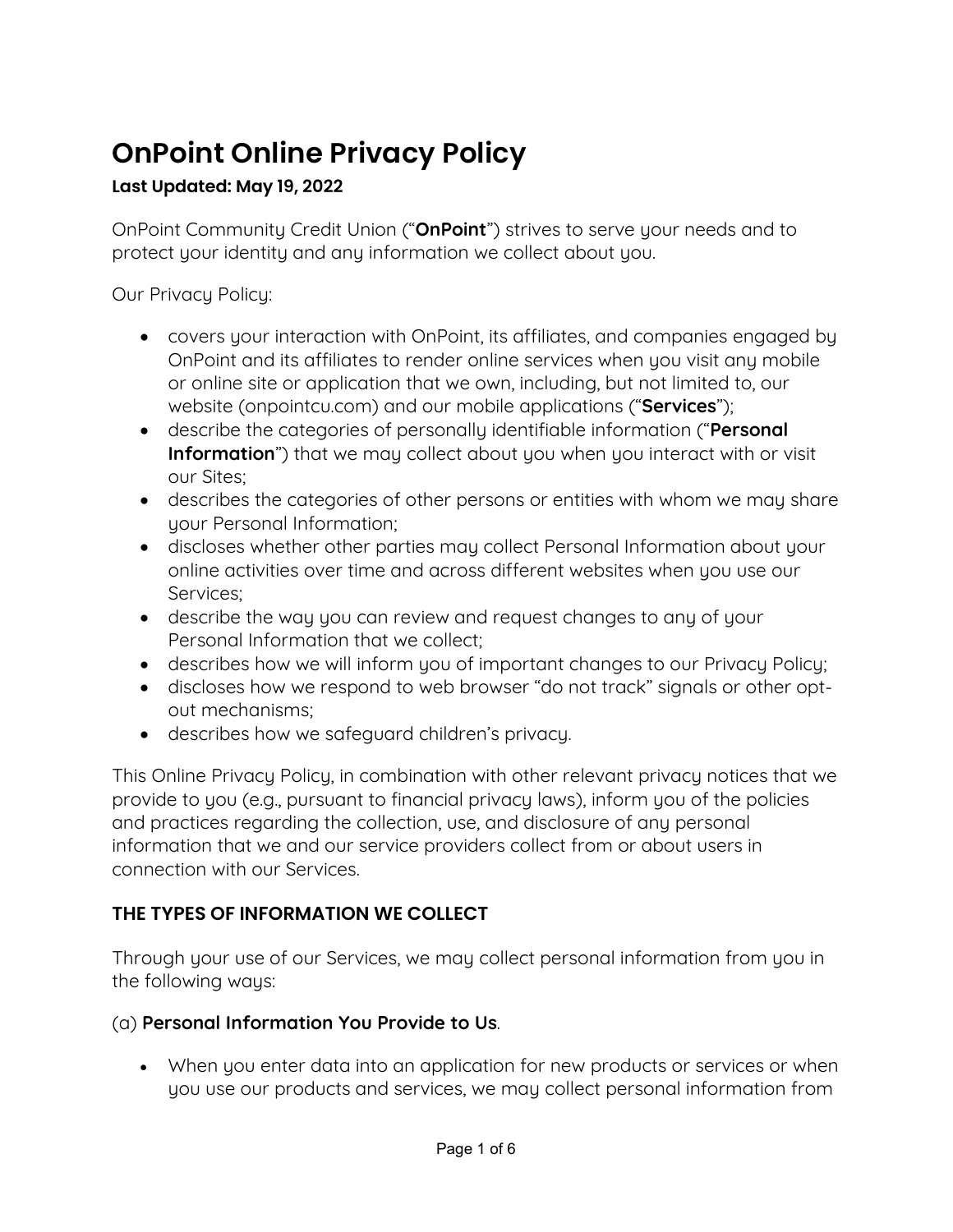you, such as your first and last name, home or other physical address, e-mail, telephone number, and Social Security number.

- We will collect the financial and transaction information necessary to provide you with the Services, including account numbers, payment card expiration date, payment card identification, verification numbers, and transaction and payment history.
- If you provide feedback or contact us via email, we will collect your name and email address, as well as any other content included in the email, in order to send you a reply.
- We also collect other types of personal information that you provide voluntarily, such as any information requested by us if you contact us via email regarding support for the Services.

(b) **Personal Information Collected from Third Parties**. We may collect certain information from identity verification services and consumer reporting agencies, including credit bureaus, in order to provide some of our Services.

(c) **Personal Information Collected Via Technology**. We and our service providers may automatically log information about you, your computer or mobile device, and your interaction over time with our Services, our communications, and other online services, such as:

- Device data, such as your computer's or mobile device's operating system type and version, manufacturer and model, browser type, screen resolution, RAM and disk size, CPU usage, device type (e.g., phone, tablet), IP address, unique identifiers, language settings, mobile device carrier, radio/network information (e.g., Wi-Fi, LTE, 3G), and general location information such as city, state or geographic area.
- Online activity data, such as pages or screens you viewed, how long you spent on a page or screen, the website you visited before browsing to the Service, navigation paths between pages or screens, information about your activity on a page or screen, access times, and duration of access.
- Cookies, which are text files that websites store on a visitor's device to uniquely identify the visitor's browser or to store information or settings in the browser for the purpose of helping you navigate between pages efficiently, remembering your preferences, enabling functionality, and helping us understand user activity and patterns.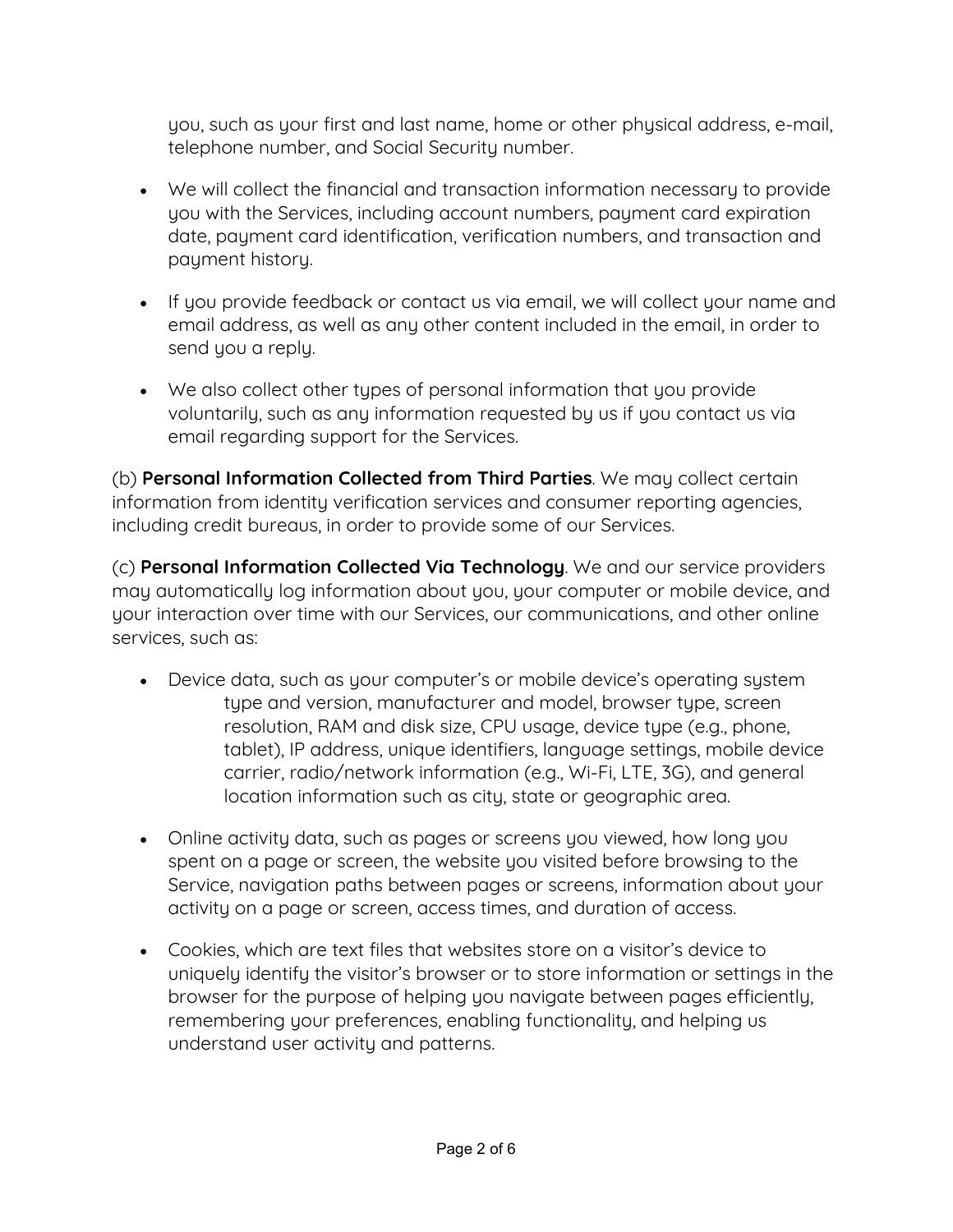- Local storage technologies, like HTML5 and Flash, that provide cookieequivalent functionality but can store larger amounts of data, including on your device outside of your browser in connection with specific applications.
- Web beacons, also known as pixel tags or clear GIFs, which are used to demonstrate that a webpage or email was accessed or opened or that certain content was viewed or clicked.
- Location Information. If you have enabled location services on your phone and agree to the collection of your location when prompted by the Services, we will collect your location information data when you use the Services even when the app is closed or not in use; for example, to provide our fraud detection services. If you do not want us to collect this information, you may decline the collection of your location when prompted or adjust the location services settings on your device.

## **HOW WE USE YOUR INFORMATION COLLECTED IN THE APP**

(a) **General Use**. In general, we use your personal information collected through your use of the Services to respond to your requests as submitted through the Services, to provide you the Services you request, and to help serve you better. We use your personal information, in connection with the website and Mobile Apps, in the following ways:

- facilitate the creation of, and secure and maintain your account;
- identify you as a legitimate user in our system;
- provide improved administration of the Services;
- provide the Services you request;
- improve the quality of experience when you interact with the Services;
- send you administrative e-mail notifications, such as security or support and maintenance advisories; and
- send surveys, offers, and other promotional materials related to the Services.

(b) **Compliance and protection**. We may use your personal information to:

- comply with applicable laws, lawful requests, and legal processes, such as to respond to subpoenas or requests from government authorities;
- protect our, your or others' rights, privacy, safety or property (including by making and defending legal claims);
- audit our internal processes for compliance with legal and contractual requirements and internal policies;
- enforce the terms and conditions that govern the Service; and
- prevent, identify, investigate and deter fraudulent, harmful, unauthorized, unethical or illegal activity, including cyberattacks and identity theft.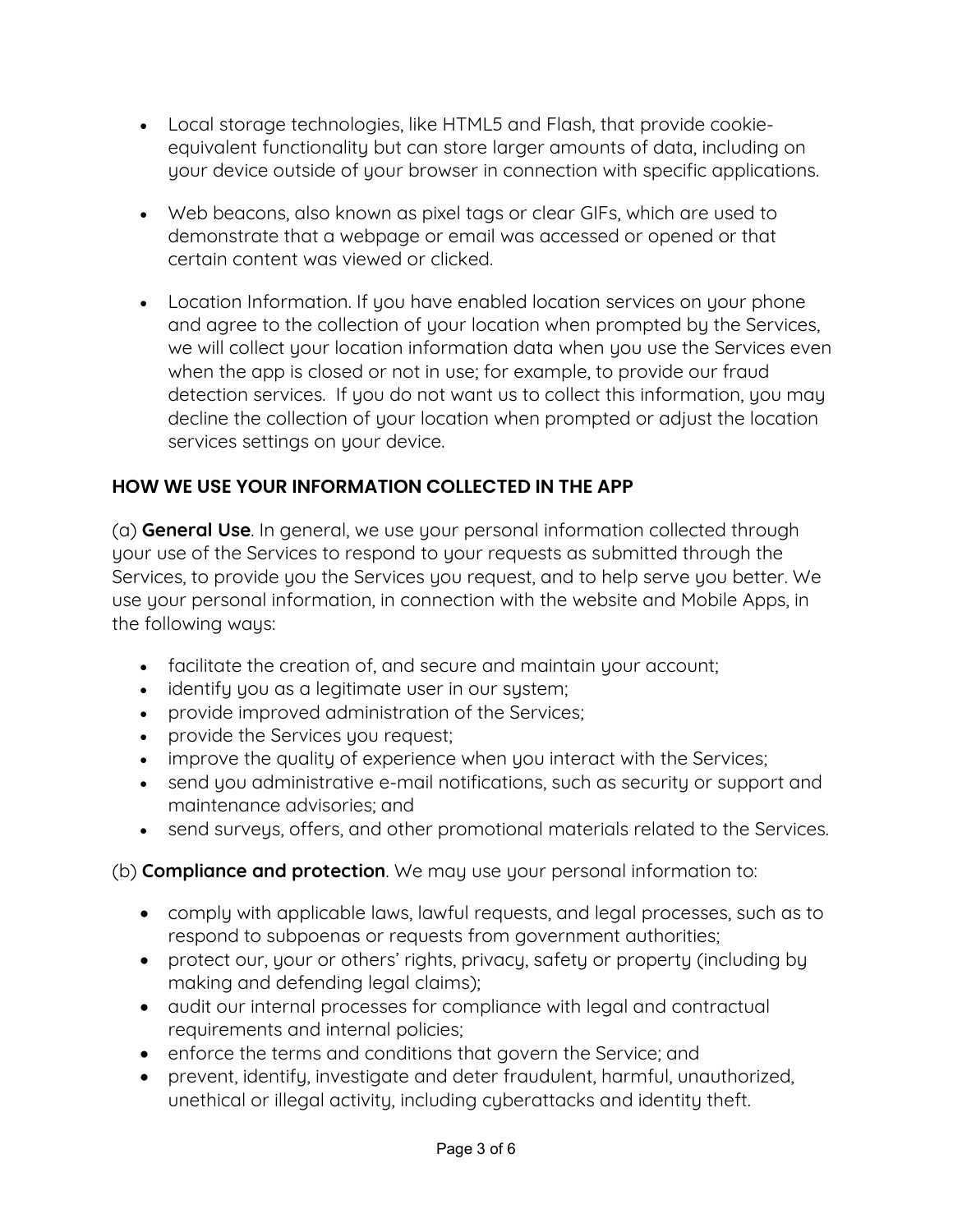(c) **Creation of Non-Identifiable Data**. The website and Mobile Apps may create deidentified information records from personal information by excluding certain information (such as your name) that makes the information personally identifiable to you. We may use this information in a form that does not personally identify you to analyze request patterns and usage patterns to enhance our products and services. We reserve the right to use and disclose non-identifiable information to third parties at our discretion.

## **DISCLOSURE OF YOUR PERSONAL INFORMATION**

To help deliver products, services, and content tailored to your online services and use, we may share aggregated and anonymous information with third parties.

We disclose your personal information collected through your use of the Services as described below.

(a) **In Accordance with Our Other Privacy Notices**. Other than as described in this Privacy Policy in connection with the website and Mobile Apps, this Privacy Policy does not apply to the processing of your information by us or third parties with whom we share information.

(b) **Third Party Service Providers**. We may share your personal information with third party or affiliated service providers that perform services for or on behalf of us in providing the website and Apps, for the purposes described in this Privacy Policy, including to provide you with the Services; to conduct quality assurance testing; to facilitate the creation of accounts; to optimize the performance of the Services; to provide technical support; and/or to provide other services to the website and Apps.

(c) **Authorities and Others**. Regardless of any choices you make regarding your personal information, the website and Apps may disclose your personal information to law enforcement, government authorities, and private parties for the compliance and protection services described above.

## **LINKS TO OTHER SITES**

The website and Apps may contain links to third party websites. When you click on a link to any other website or location, you will leave the website and/or Apps and go to another site. Another entity may collect personal and/or anonymous information from you. The website and/or App's provision of a link to any other website or location is for your convenience. It does not signify our endorsement of such other website or location or its contents. We have no control over, do not review, and cannot be responsible for, these outside websites or their content. Please be aware that the terms of this Privacy Policy do not apply to these outside external websites. We encourage you to read the privacy policy of every website you visit.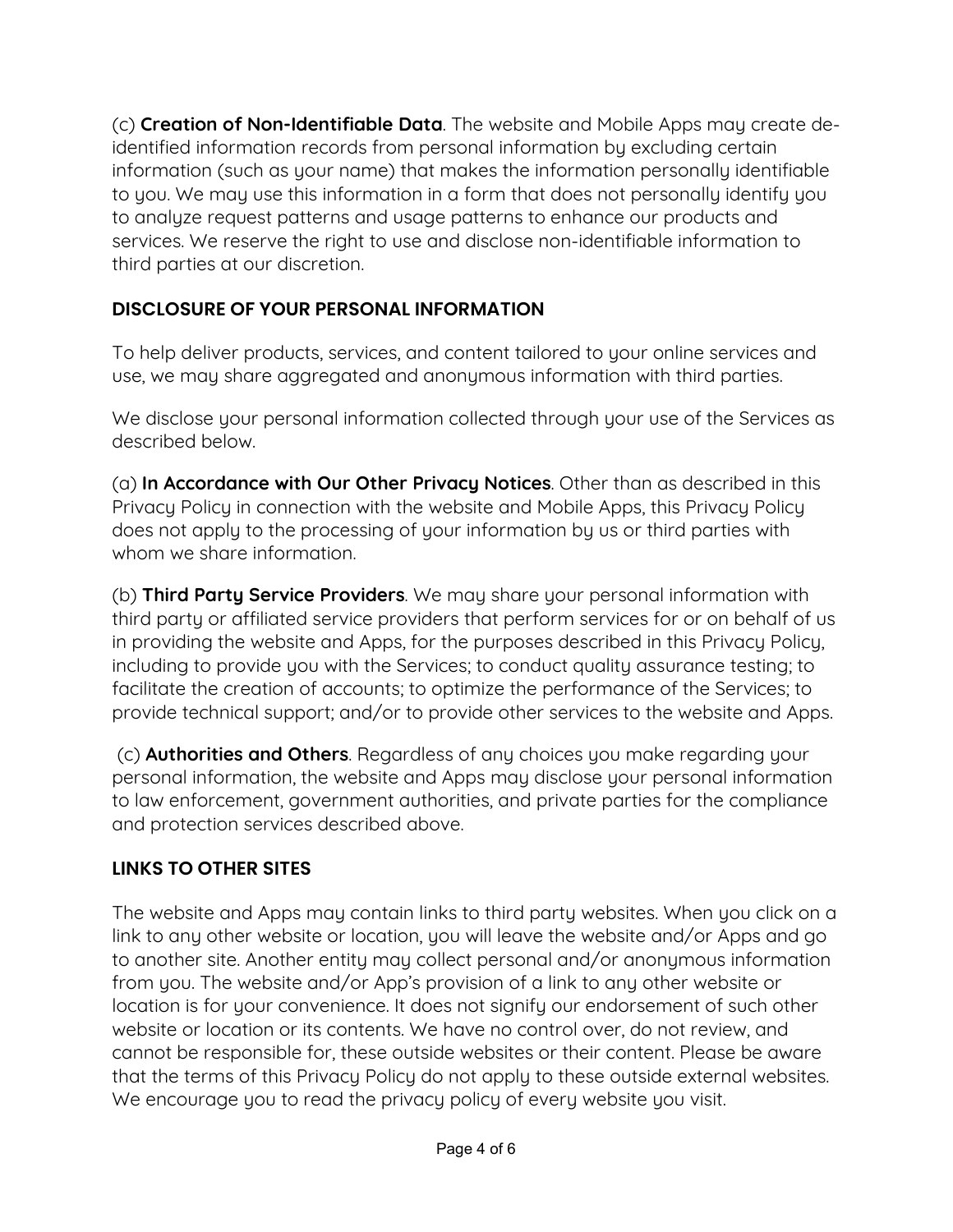## **YOUR CHOICES REGARDING YOUR INFORMATION**

You have several choices regarding use of information on the Services.

(a) **How We Respond to Do Not Track Signals**. Some web browsers transmit "do not track" signals to the websites and other online services with which your web browser communicates. There is currently no standard that governs what, if anything, websites should do when they receive these signals. We currently do not take action in response to these signals. If and when a standard is established, we may revise its policy on responding to these signals.

(b) **Access, Update or Correct Your Information**. You can access, update or correct your information by changing preferences in your account. For additional requests, please contact us.

(c) **Opting Out of Email or SMS Communications**. If you have signed-up to receive our email marketing communications, you can unsubscribe any time by clicking the "unsubscribe" link included at the bottom of the email or other electronic communication. Alternatively, you can opt out of receiving marketing communications by contacting us at the contact information under "Contact Us" below. If you provide your phone number through the Service, we may send you notifications by SMS, such as provide a fraud alert. You may opt-out of SMS communications by unlinking your mobile phone number through the Services.

(d) **Opting Out of Location Tracking**. If you initially consented to the collection of geo-location information through the Services, you can subsequently stop the collection of this information at any time by changing the preferences on your mobile device. Please note, however, that if you withdraw consent to our collection of location information, you may no longer be able to use some features of the App.

## **SAFEGUARDS AND RETENTION**

We implement reasonable administrative, technical, and physical measures in an effort to safeguard the information in our custody and control against theft, loss, and unauthorized access, use, modification and disclosure. Nevertheless, transmission via the internet is not completely secure, and we cannot guarantee the security of your information.

## **A NOTE ABOUT CHILDREN**

The Services are not directed towards individuals under the age of 13 without obtaining consent from a parent or legal guardian and we do not, through the website or Apps, intentionally gather personal information about visitors who are under the age of 13. If a child under the age of 13 submits personal information to us